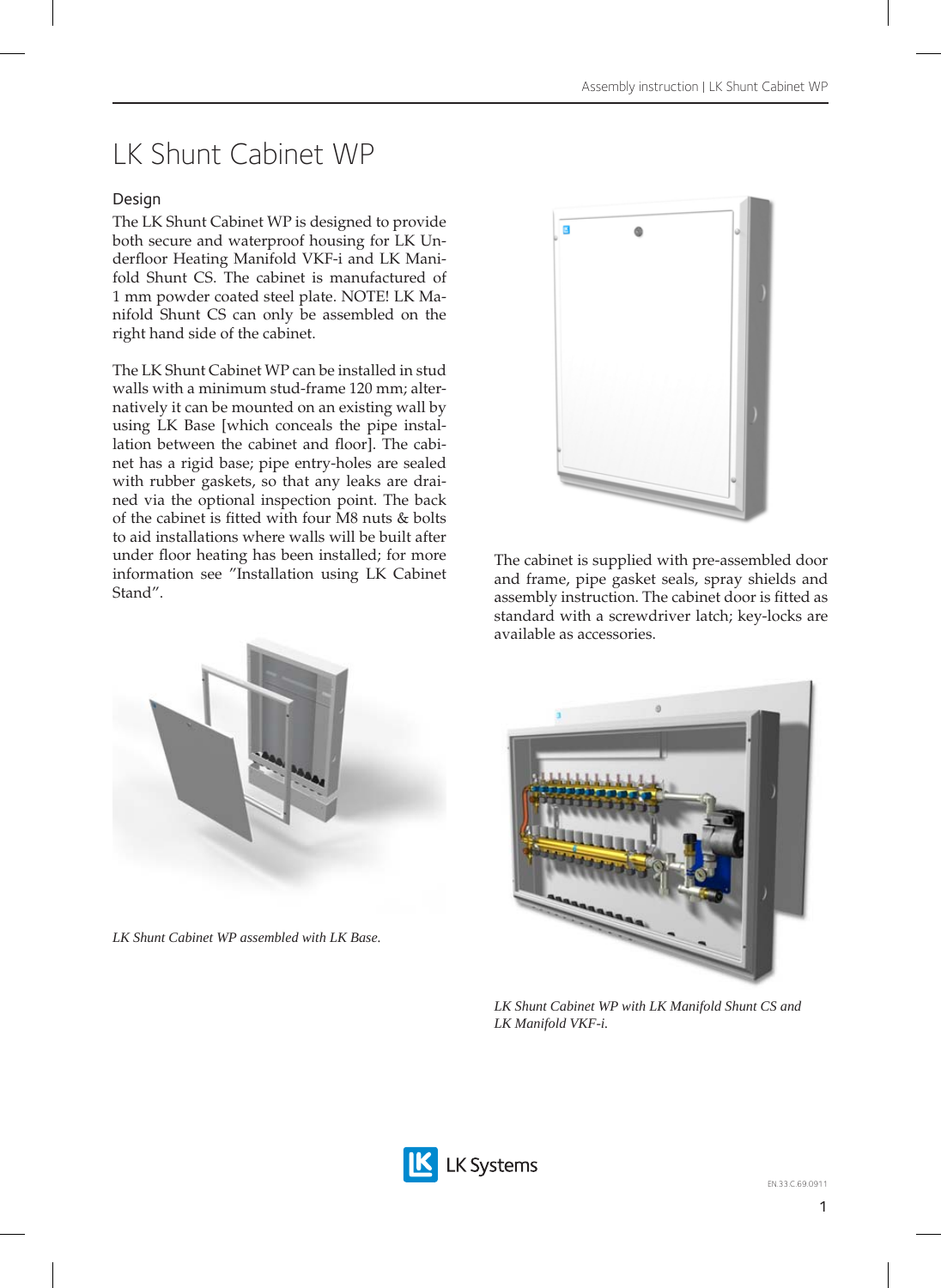#### Installation in stud wall / on existing wall

#### Installation in stud wall

For installation in stud-walls a minimum studframe thickness of 120 mm is required. Where the manifold is already installed (mandatory pressure testing is aided with the manifold mounted), the manifold will need to be isolated and disconnected from the under floor pipes. NOTE: ensure that the pipe loops are clearly labeled before dismantling and remove all couplings/fittings from the under floor heating pipes. Take care when mounting the manifold cabinet over the under floor heating pipes and ensure the cabinet is located by wall studs for secure fixing. The cabinet must be fixed using suitable screws in to the wall studs. All the holes in the cabinet base should be fitted with the rubber seals included in the kit. Adjust the size of rubber seals according to the pipe dimension by trimming with a knife, see illustration below. Insert the rubber seal in the leak detection socket. Then connect LK Conduit (dim 25 mm) to the rubber sleeve and fix the conduit to lead to a wet area or drain. The maximum recommended length for the conduit is 5 metres.

Slide one of the manifold brackets into the slot on the mounting board. Push the manifold sideways into the other slot on the mounting board. NOTE: if a By-Pass is required the following alternative is required: dismantle the bracket on the manifold, next install the shunt in the appropriate place. Also note that in all cases the pump must be unscrewed and re-positioned so that the pumps cable faces the inside of the cabinet door, enabling the pump to fit inside the cabinet.



Drill a hole (dim 19 mm) in the appropriate place in the cabinet for cables. Mount the cable grommet seals included in the kit. Complete installation of the plaster-board wall (normally 13 mm gypsum). Make sure that the plaster-board does not end sit flush with the exterior of the cabinet: the cabinet's frame should "sit" on the plasterboard. (See the image below).



Place the spray shields included in the kit in front of the manifold. The spray shields divert possible leakage to the drain at the bottom of the cabinet. Next, the cabinet's frame should be installed with the cabinet door. Finally, install the screw covers included in the kit to conceal the heads of the screws on the front of the cabinet.

#### Installation on existing wall

Follow instructions as above in "Installation in stud wall". Attach the back of the cabinet to the wall using appropriate screws/rawlplugs. Measure LK Base and mark off a line for the base of the Cabinet. LK Base conceals the pipes entering the floor; see more under "Article data".

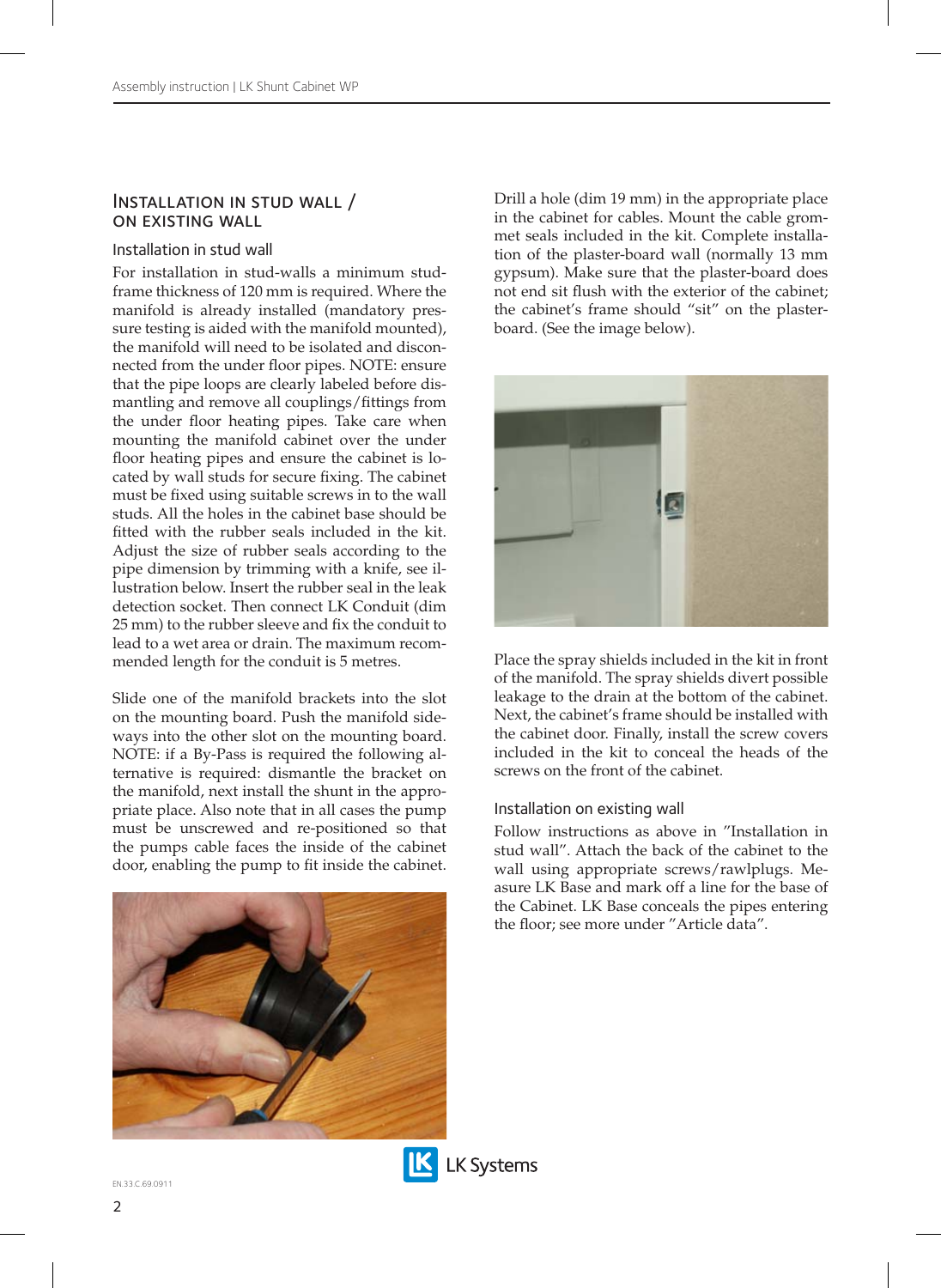### Installation using LK Cabinet Stand

The back of the cabinet is fitted with four fasteners (M8 bolts) than can be used to mount the cabinet before the concrete slab has set. LK Cabinet Stand can be used as installation aid, see assembly instruction below.

Screw in the four M8 bolts into the welded nuts from the inside of the cabinet. Screw on the pipe clamps on the out sticking bolts. Slip the round bars into the clamps and thread the conduit sleeve onto the vertical bars. The Sleeve pipes prevent the bars being set in the concrete, allowing re-use of the stand. Drive the round bars down through the insulation and down into the sand until it feels steady. Lift up the cabinet to an appropriate height and tighten the clamps.

Tape the sleeves to the legs of the stand to prevent them from floating up during concrete pouring.



*LK Cabinet Stand with pipe clips.*



*Close up on attachement to cabinet.*